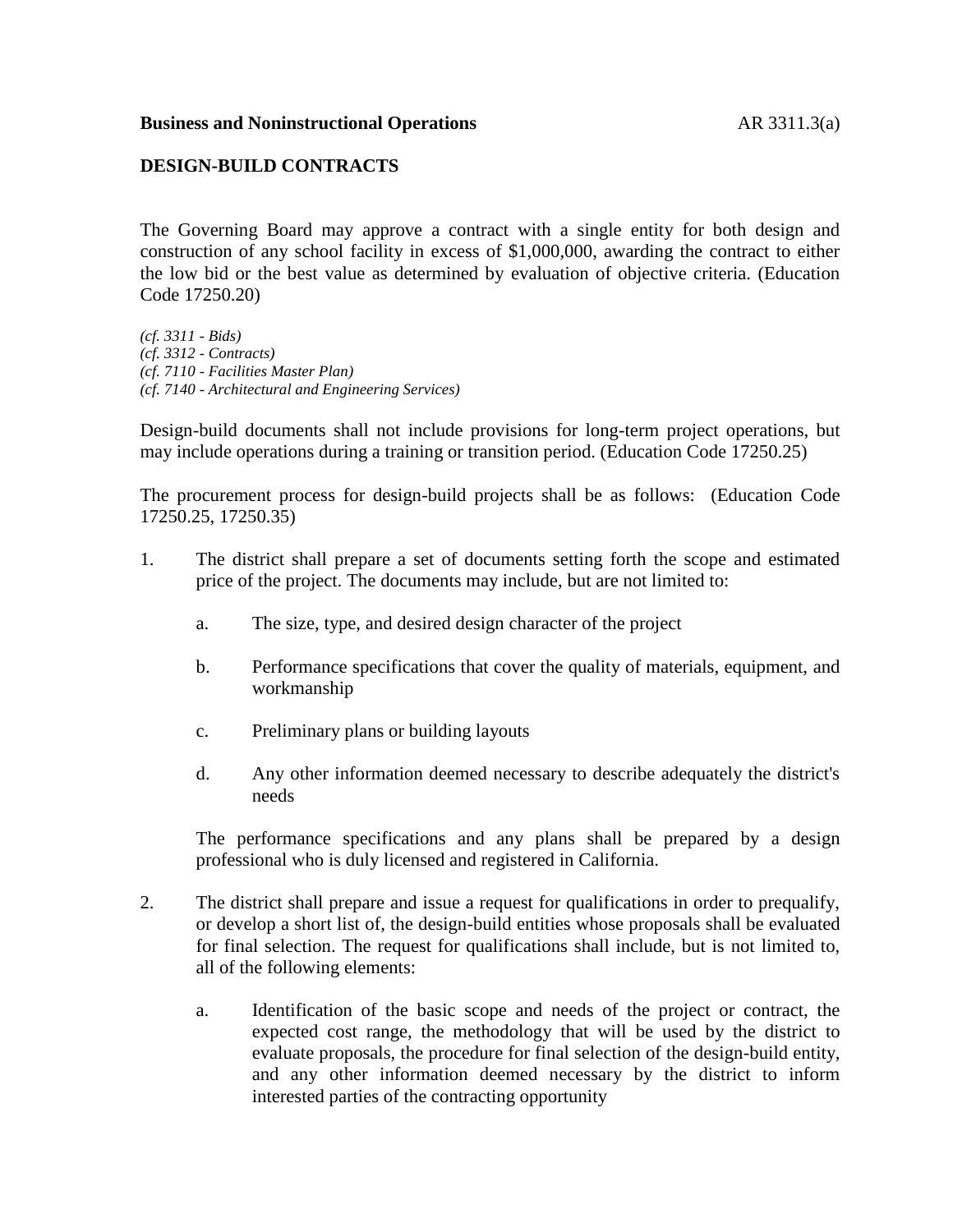## **DESIGN-BUILD CONTRACTS** (continued)

- b. Significant factors that the district reasonably expects to consider in evaluating qualifications, including technical design and construction expertise, acceptable safety record, and all other non-price-related factors
- c. A standard template request for statements of qualifications prepared by the district, which shall contain all of the information required pursuant to Education Code 17250.25

The district also may identify specific types of subcontractors that must be included in the statement of qualifications and proposal.

A design-build entity shall not be prequalified or short-listed unless the entity provides an enforceable commitment to the district that the entity and its subcontractors at every tier will use a skilled and trained workforce, as defined in Education Code 17250.25, to perform all work on the project or contract that falls within an apprenticeable occupation in the building and construction trades. The entity may demonstrate such commitment through a project labor agreement, by becoming a party to the district's project labor agreement, or through an agreement with the district to provide evidence of compliance on a monthly basis during the performance of the project or contract.

- 3. The district shall prepare a request for proposals (RFP) that invites prequalified or short-listed entities to submit competitive sealed proposals in a manner prescribed by the district. The RFP shall include the information identified in items #2a and 2b above and the relative importance or weight assigned to each of the factors. If the district uses a best value selection method for a project, the district may reserve the right to request proposal revisions and hold discussions and negotiations with responsive proposers, in which case the district shall so specify in the request for proposals and shall publish separately or incorporate into the request for proposals applicable procedures to be observed by the district to ensure that any discussions or negotiations are conducted in good faith.
- 4. For those projects utilizing low bid as the final selection method, the bidding process shall result in lump-sum bids by the prequalified or short-listed design-build entities, and the contract shall be awarded to the lowest responsible bidder.
- 5. For those projects utilizing best value as a selection method, the following procedures shall be used:
	- a. Competitive proposals shall be evaluated using only the criteria and selection procedures specifically identified in the request for proposals. Criteria shall be weighted as deemed appropriate by the district and shall, at a minimum,